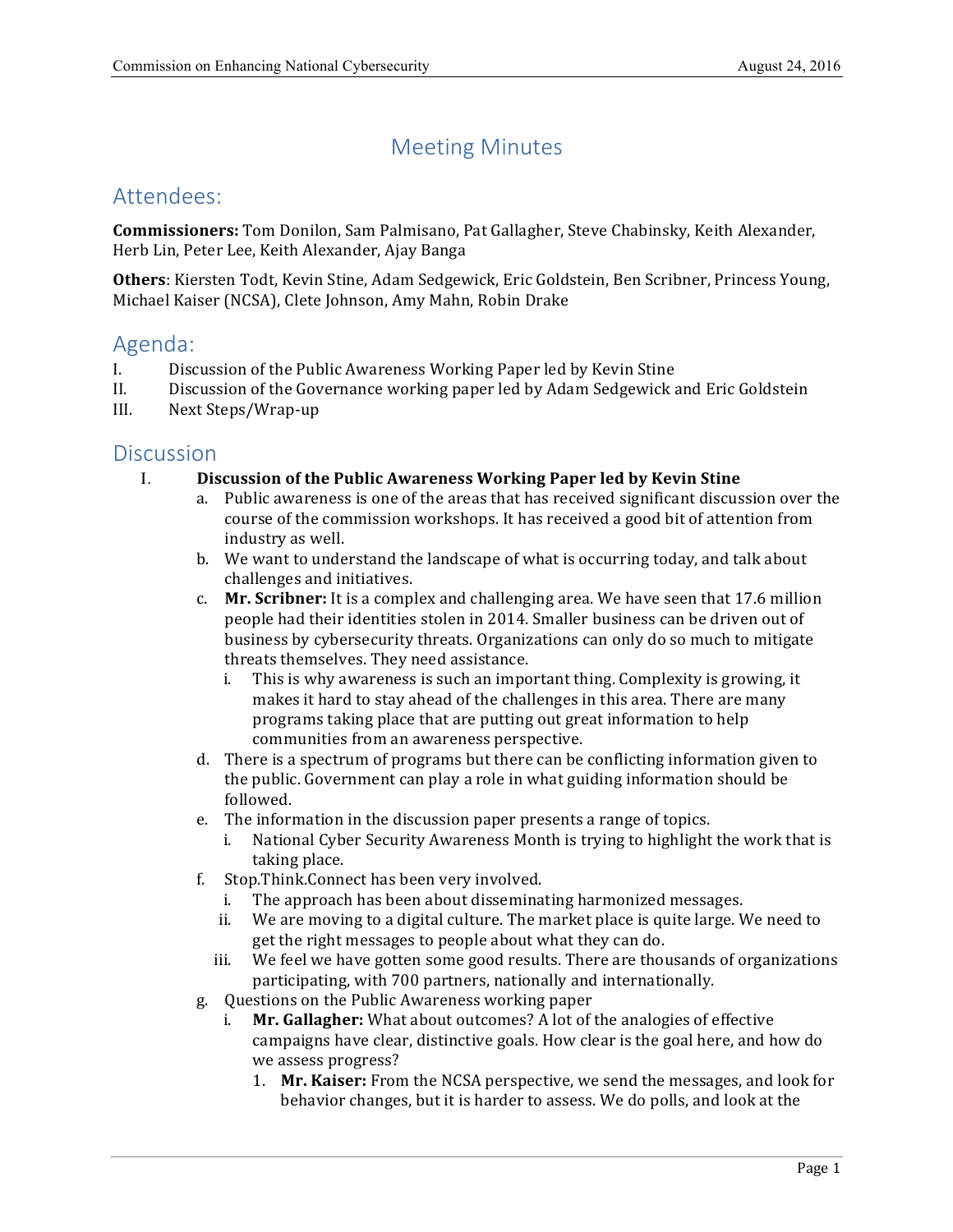results. A new poll says younger people have a good understanding of the cyber message. Measuring behavior change is harder. We do see some evidence of change, but there is no easy way to measure it.

- 2. **Mr. Scribner:** Stop.Think.Connect and the cyber security awareness month represent broad national campaigns. We are also looking at more targeted campaigns. We try to have simple and clear goals, with more measurable results. It is challenging, because cyber is so broad. It impacts our lives broadly. Determining how those impacts relate to campaigns is the challenge.
- 3. Mr. Banga: On targeted campaigns, if we think of multiple messages, what are the simple messages for consumers? Possibly hygiene first; urging the use of strong passwords are easy, urging frequent password changes is harder. Getting measurement for how frequently passwords get changed may be accomplished by reaching out to banks who track this information. Is this part of what we should be looking at? There is the issue of getting companies involved, but small and medium business involvement is a challenge. It can be a new idea even for larger companies.
	- a. Mr. Kaiser: There are a couple of things. We look at technical and aspirational architecture. Keeping machines clean, and how do we inspire people to do that.
	- b. Mr. Kaiser: The industry being able to provide metrics. Industry doesn't want to report bad news. Perhaps neutral parties can gather and report that data. We are looking at ways to report that data. We are looking for a culture change. Instead of making it negative, we can cast incident reporting as in our best interest. Then we might get more.
- 4. Mr. Donilon: The proposed recommendations in the language are too small in scope. We need thinking on the level of what the next president should do. A piece of what the next administration does in cybersecurity will include awareness. We need something much bigger and bolder than what the paper has.
- 5. Mr. Banga: Small and medium businesses need to be involved. I'm thinking of the public statement yesterday. There should be a communication effort targeted at small and medium business. What can they do that is fundamental? The point yesterday was to make it a national responsibility.
- 6. Mr. Donilon; It should be a new campaign the new president can announce. It should be a persistent, multi-year campaign with targeted elements that include small and medium businesses. The hard challenge is we've heard this is important for the country. We aren't yet doing everything we could be doing. We have the opportunity to have it launched by a new president.
- 7. Mr. Kaiser: We can make a recommendation for that. We need also to make long term goals. The Smokey the Bear campaign has been around a very long time. It should be portrayed as a society issue; we need cyber in order to function successfully in society. Every government agency should be sending the same message. The private sector can also be involved via incentives. We must finally reach everyone.
- 8. **Mr. Gallagher:** The language does not make presidential recommendations. We can sharpen it up to be goal oriented. People must understand the threats, and know what to do against those threats. The Smokey campaign was compelling. It pointed out risk and what to do. It clarified what people should understand about threats and what they can do.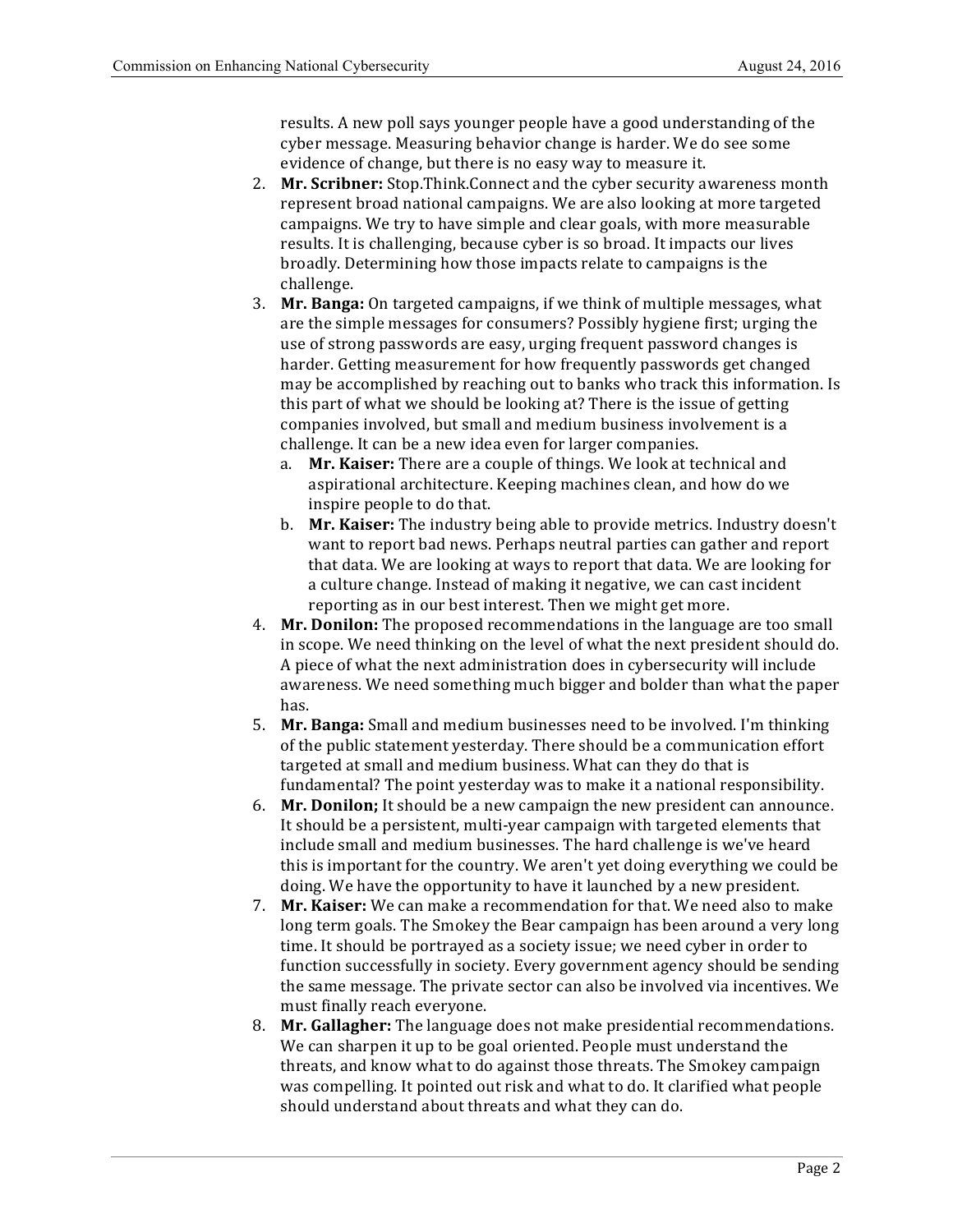- 9. Mr. Lee: Thinking about the transition process, where are accountabilities and who would focus on the transition in first 100 days?
- 10. Mr. Donilon: No matter who wins, cybersecurity must be a focus. A new president needs a set of propositions to embrace. Process and measuring effectiveness must be clear. What behaviors being influenced must be clear and be presidential.
	- i. Mr. Kaiser: There is shared vested interest in cyber. Everyone gets that it is a team project. A safe internet is in everyone's interest. There are many willing partners. There is a very clear interest here to prevent a downward spiral to less security.
		- a. Ms. Todt: The challenge is there is no binary message. The Ad Council was discussed yesterday. They have had success with public- private partnerships.
		- b. Mr. Kaiser: We worked with 25 companies, and government agencies doing Stop.Think.Connect. Arriving at an ad campaign will involve marketing research. The Ad Council was not willing to make the investment in the past, but may be now. We need all resources at the table to solve this problem.
		- c. **Mr. Donilon:** The commission should not be constrained by willingness. We should propose what is most effective. The President has the ability to overrule willingness issues. The president can accept or reject what we recommend, but they should have our best effort.
- 11. Heather wrote a great paper on these topics. It is worth reviewing.

### II. **Discussion of the Governance Working Paper led by Adam Sedgewick and Eric Goldstein**

- a. Overview of findings: We have two papers with the commission. One is a summary, and the other is a deeper overview done by Kate Charlet, Department of Defense.
- b. The scope of the challenge for the government: Spending on IT is estimated at ninety billion dollars and includes approximately fourteen billion dollars for cybersecurity. There is debate over the accuracy of these numbers.
- c. Government is perceived as a laggard in cybersecurity. We are trying to change that image.
- d. We can consider taking advantage of the current marketplace, and how to shape the future.
- e. There has been a good discussion of centralization of authorities. Authority is generally covered by the Federal Information Security Management Act (FISMA). Agency heads have the responsibility for protecting their agency information. FISMA gives audit authority to inspectors general offices.
- f. Procurement and budget are challenges. Management structures are confusing. We also hear about getting the right people. Recruiting and competing with the private sector
- i. Key topics: To what degree mandates are effective, and to what degree enforcement should be centralized.
	- 1. Many agree the current structure is not effective. Any entity with enforcement authority has enough info to actually enforce.
	- 2. What is the trigger for enforcement and how does it work.
	- 3. DHS issues binding operational directives. Two directives have been issued thus far, and been successful. The key to the success was granular and independent data on which to base enforcement action.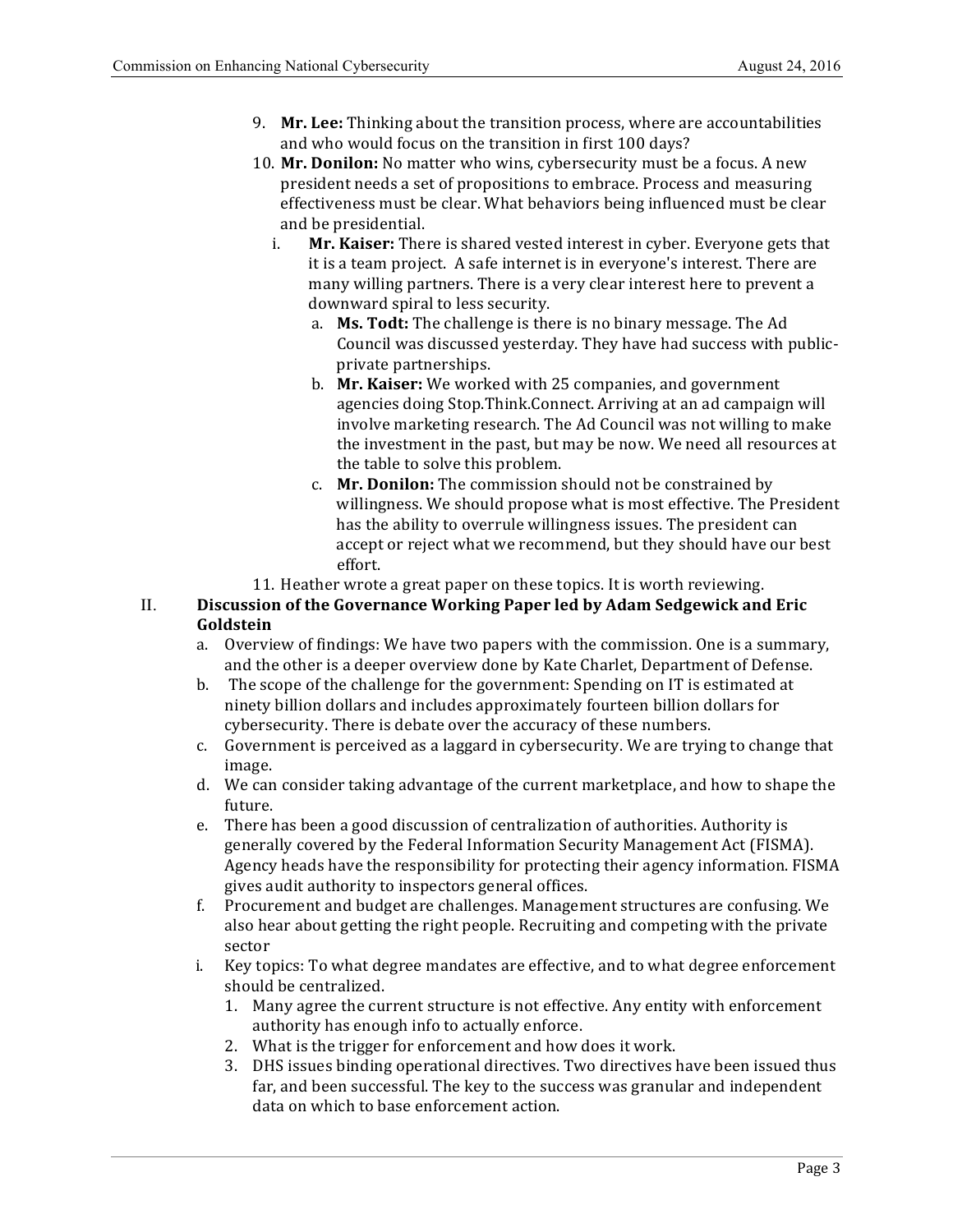- 4. Agencies should report accurate data to authorities.
	- a. OMB has budget authority. That authority is tied to the budget cycle.
	- b. GAO has audit authority via the inspectors general offices.
	- c. DHS enforces the FISMA power of compliance.
- g. What other methods of enforcement are there?
	- i. Restricting internet access at the agency level for non-compliance. There are immediate implications for budget.
	- ii. Mr. Chabinsky: Noted the possibility to take agencies into receivership. Replacing an agency CIO is a possible method, but may not solve immediate issues.
- h. Discussion on the Governance working paper
	- i. Mr. Lin: The Federal government is just as complex and private sector and then some. We can't "command and control" into the private sector. Why is that the right way to do that for the federal government?
		- 1. Mr. Goldstein: Centralizing authority in one agency may not have results. Compliance with the president may be a bit different issue. A chief information officer (CIO) or chief operating officer (COO) acting to gain compliance of subordinates is different from something coming down from the President.
		- 2. Mr. Alexander: Promoting risk management framework where security operations are not separated and are brought into C-suite.
		- 3. The real issue is accountability in risk context. We may have a problem of missing authority, and how to use the authority we have.
		- 4. It's not clear that having power works without a basis to use the power. Congress and others have a role in the budget process above the modify budgets based on security performance. agencies. There has never been an effort to work with Congress to
			- a. The enforcement angle is not necessarily the one to use. We talk too much about who is in charge. FISMA has the authority, and the President is in charge.
			- b. The government has not federalized the responsibility. Agency roles are not well defined. In operations and architecture we do a bad job. Some things make sense at the agency level, some are closer to infrastructure.
			- c. **Mr. Alexander:** It is not clear what is assigned under normal ops, and during incidents. It is fundamental. OPM the agency was hacked, but it was an attack on the govt.
			- 5. Mr. Palmisano: I cannot explain the strategy or plan of action for operations or incidents. There is no written strategy or plan. We never get out of the weeds to focus on the goal of what we want to accomplish.
			- 6. Network operations are a place where central authority makes a lot of sense. There is an intrinsic authority that comes with that kind of role.
				- a. An authority to operate (ATO) implies an authority is present. Using that authority to enforce cybersecurity is problematic.
				- b. Mr. Gallagher: It breaks the relationship between IT and delivery of the mission. The White House will not support cutting off an agency supplying a critical mission. We must map out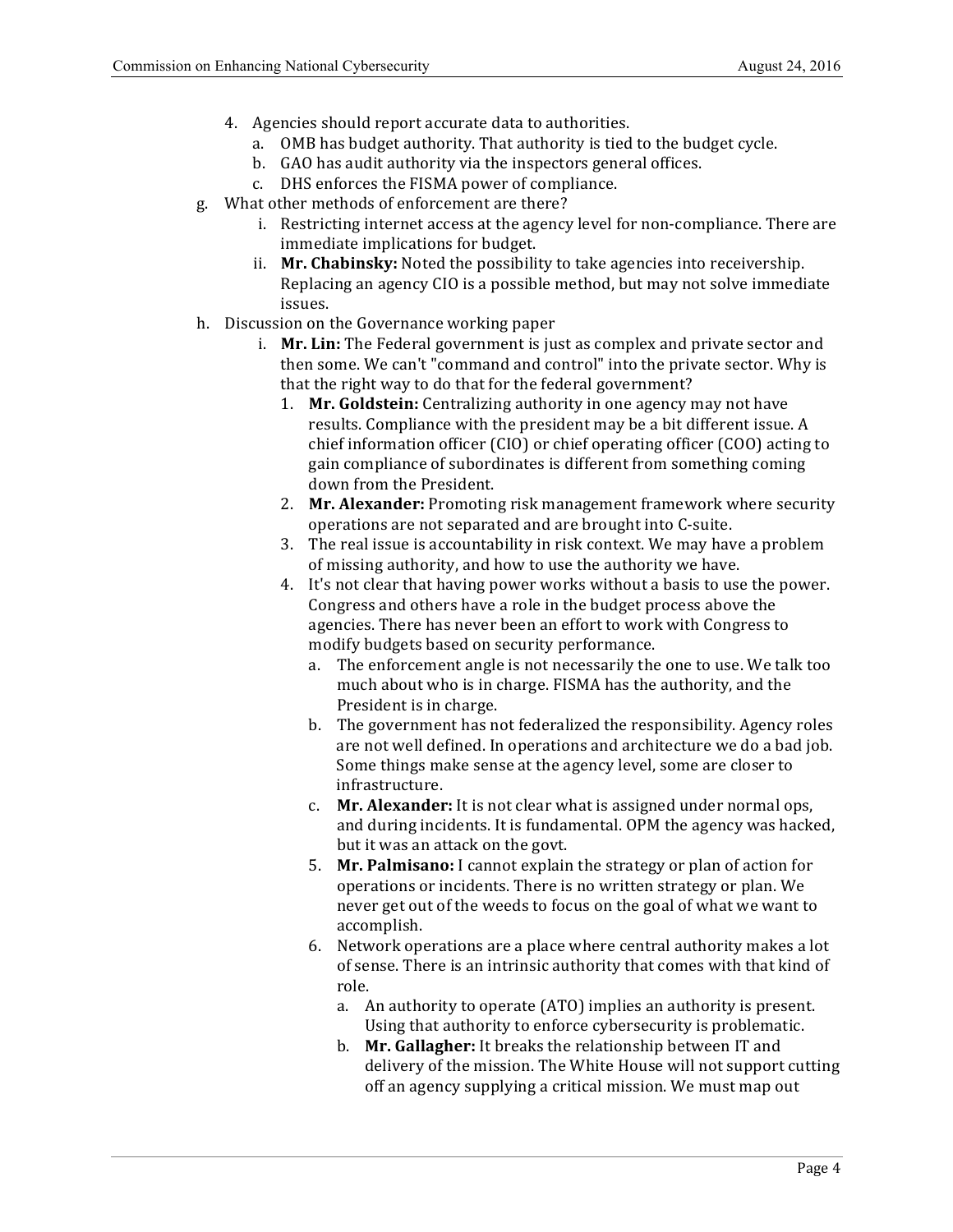responsibility for normal and extraordinary circumstances. Analysis should reveal what is needed.

- 7. **Mr. Lin:** The paper addresses procurement and points out acquisition gets in the way of IT procurement. Having talked to many people, the system does have some flexibility, and more often it is not used. Some people know how to make the system work for them. It is possible, but takes some bureaucratic insurgency. There is an important question. How do we get those who use the system effectively to share their knowledge, rather than only going the route of legislation?
	- a. Mr. Sedgewick: Often there is flexibility but it involves a lot of people accepting risk. There is a more fundamental issue, in how things are funded by Congress. It is easier to fund missions rather than to fund management. We are working with a GSA detailee to develop this topic further.
	- b. **Mr. Lin:** Procurement and acquisitions systems can get in the way of doing things.
	- c. Mr. Alexander: The problem was never inflexibility, but priorities. There are many competing authorities. It comes down to the risk management and accountability not being right. I would rather see cyber integrated into program funding, rather than having specific financial buckets. It makes for immediate accountability for those using the money. We need not to split responsibilities.
- 8. Mr. Donilon; Staff should look at past priorities. We have a goal to protect the federal network, and to make it a model not a problem. Agencies do not have experience and capability in top-down and direct enforcement. There needs to be a methodology and standard for the government. On procedure, there is a lack of cybersecurity process experts.
	- a. Ted Schlein in his testimony before the commission in California, used NIST, etc. as examples. The issue is culture and accountability and leadership. The President can lay it out to the Cabinet secretaries.
	- b. The issue exists for the government to extend NIST. There is a longer list of things we can dig into. Roles and responsibilities, and structure needs to have clarity. Arriving at a baseline is a place to start. Leadership and accountability must be front and center.
	- c. **Mr. Gallagher:** On incident recovery, there is no cyber recovery authority (like a cyber-FEMA) to respond to major events. There would be a visible person to point to in the case of events. Then states know where to turn as well. It must not be an enforcement agency. There is a need to emphasize personal accountability. Help is needed now for the agencies.
- 9. Mr. Gallagher will provide cyber-FEMA thoughts to the commissioners by email. Most agencies will not have the capability without assistance. Disaster recovery becomes disaster resilience. Lessons learned can then be shared with everyone else.